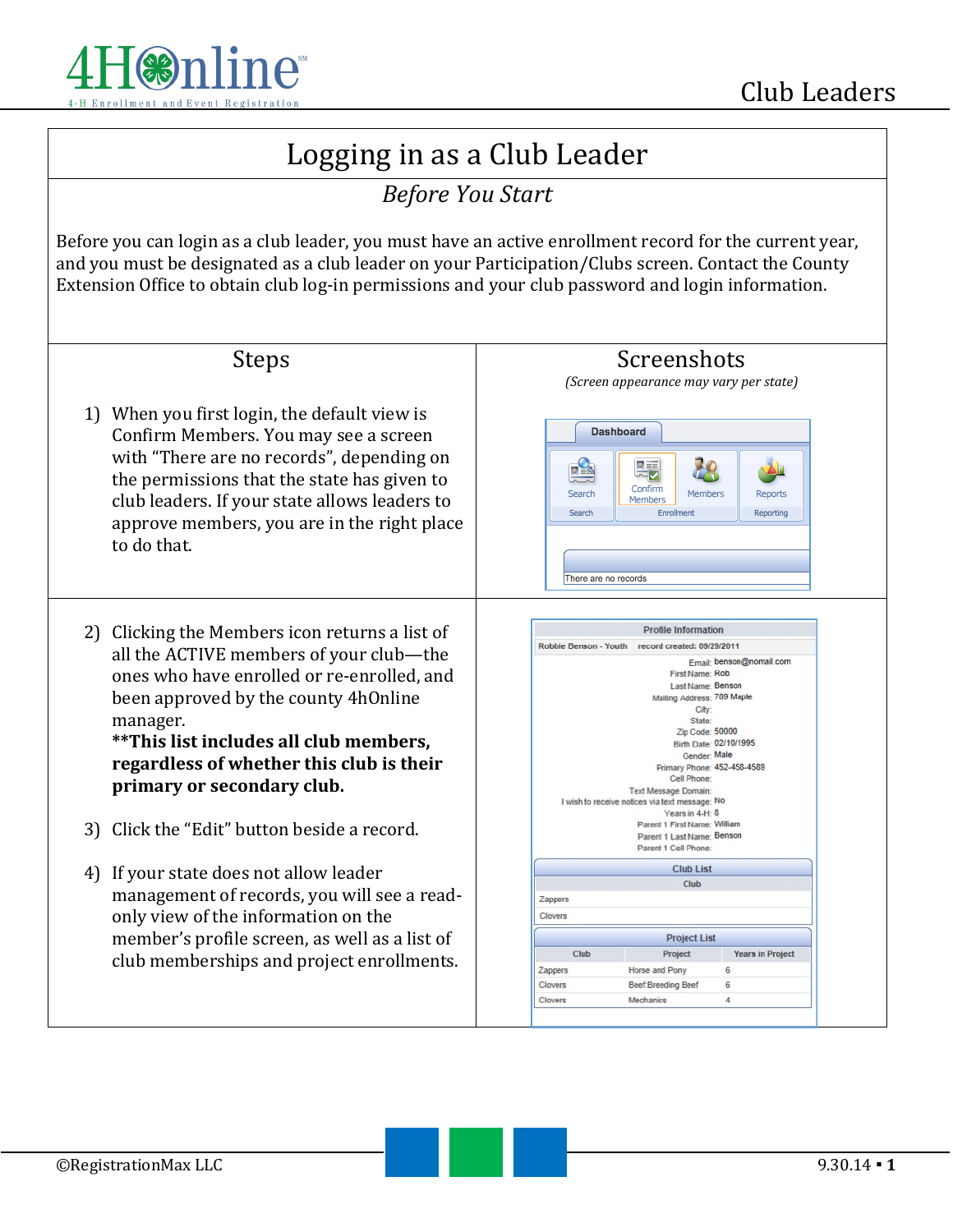# $\circ$ nline

5) To see a list of members and leaders associated with your club including those who are not active yet, click on the Search icon. If necessary, click "Clear Filters" to see a list of all youth/leaders that have been associated with your club, regardless of whether they have enrolled for the current year yet.

 $\frac{1}{16}$ 

 $\frac{1}{2}$ 

 $\mathbf{r}$ 

 $\begin{bmatrix} 0 \\ 0 \end{bmatrix}$  $\blacksquare$ 

**\*\*The Search screen only lists members and leaders who have this club listed as their primary club, not the secondary memberships.**

- 6) To get a quick list of the information that is on screen, either from the Members screen or the Search screen, click on the little Excel icon at the top right of the list of names. The Quick Exports pull-down at the top of the screen (Search-List) does the same thing.
- 7) To get a quick list of the email addresses associated with the list on screen, from the Search screen, click the Email List button. A popup window will come up with the addresses for you to copy & paste into your email client (always use the BCC field so that you are not providing email addresses to everyone).
- 8) You can view and print reports by clicking on the Reports icon, then selecting either "Standard" or "Shared". Depending on state permissions, you may be able to create your own custom reports. If you are able to do that, please contact your county office for information about creating reports.
- 9) Locate the report that you wish to print, highlight it, and then click Run Report on the list on the right. It will appear as a PDF, which you can save and print. Alternately, you can right-click on the name of the report, and choose Run, Export to Excel, or Export to PDF—and then print the file.

## Club Leaders

| Members/Volunteers                                                                                    |                     |                                  |                    |          |                                                    |                |                                                        |                                                                           |                              |
|-------------------------------------------------------------------------------------------------------|---------------------|----------------------------------|--------------------|----------|----------------------------------------------------|----------------|--------------------------------------------------------|---------------------------------------------------------------------------|------------------------------|
| Keyword(s) (4-H Age, Address, Birthdate, Email, First Name, Preferred Name, Last Name, Primary Phone) |                     |                                  |                    |          |                                                    |                |                                                        |                                                                           |                              |
|                                                                                                       |                     |                                  |                    |          |                                                    |                |                                                        | Search                                                                    | <b>Clear Filters</b>         |
| <b>Enrollment Date</b>                                                                                |                     |                                  |                    |          |                                                    |                | Flagged                                                |                                                                           | <b>Gender</b>                |
| From<br>Role                                                                                          | El To               | <b>Status</b>                    | Clear Dates        |          |                                                    |                | □ Yes □ No                                             |                                                                           | □ Male □ Female<br>Volunteer |
| Adult Contact Nouth                                                                                   |                     |                                  |                    |          |                                                    |                |                                                        | □ Active □ Archived □ Inactive □ Incomplete □ Not Participating □ Pending | □ Yes □ No                   |
| 25 records returned                                                                                   |                     |                                  |                    |          |                                                    |                |                                                        |                                                                           |                              |
|                                                                                                       |                     |                                  |                    |          |                                                    |                |                                                        |                                                                           |                              |
| Flag Options Email List                                                                               |                     |                                  |                    |          |                                                    |                |                                                        |                                                                           |                              |
|                                                                                                       |                     |                                  |                    |          | <b>MEMBER S/VOLUNTEERS</b>                         |                |                                                        |                                                                           | 圈                            |
| Narne                                                                                                 | V Years Member #    |                                  | Status             | 4-H Age  | Role                                               | Gender         | Primary Club                                           | Enrollment                                                                | Approved                     |
| Anderson, Mike                                                                                        | $\overline{z}$<br>v | 291001                           | Archived           |          | Adult                                              | <b>Male</b>    | WingWalkers                                            | May 22, 2012                                                              | May 22, 2012                 |
| Benson, Betsy<br>Blah, Sara<br>o                                                                      | z<br>Ŧ              | 394113<br>840893                 | Inactive<br>Active | 14<br>ö. | Youth<br>Youth                                     | Female<br>Male | WingWisBars<br>WingWalkers                             | Sep 02, 2013<br>Sep 22, 2014                                              | Sep 19, 2013<br>Sep 23, 2014 |
|                                                                                                       |                     |                                  |                    |          |                                                    |                |                                                        |                                                                           |                              |
|                                                                                                       |                     |                                  |                    |          |                                                    |                |                                                        |                                                                           |                              |
|                                                                                                       |                     |                                  |                    |          | <b>Email List</b>                                  |                |                                                        |                                                                           |                              |
|                                                                                                       | Search              | Dashboard                        | Confirm<br>Members | Members  |                                                    | Reports        |                                                        |                                                                           |                              |
|                                                                                                       |                     | Search Evestment<br>Quick Videos |                    |          |                                                    | Reporting      | # Quick Exports                                        |                                                                           |                              |
|                                                                                                       |                     | <b>Enrollment Reports</b>        |                    |          | <b>Manager Reports</b>                             |                |                                                        |                                                                           |                              |
|                                                                                                       |                     |                                  |                    |          | Current 4-H Year                                   |                | ÷.                                                     |                                                                           |                              |
|                                                                                                       | Custom              |                                  |                    |          | Enrolment: Standard                                |                |                                                        |                                                                           |                              |
|                                                                                                       |                     | Memorized                        |                    |          | $\frac{1}{2}$ Club                                 |                |                                                        |                                                                           |                              |
|                                                                                                       | Shared              |                                  |                    |          |                                                    |                |                                                        |                                                                           |                              |
|                                                                                                       |                     |                                  |                    |          |                                                    |                | Club - Totals<br>Club - Totals<br>Primary County Only) |                                                                           |                              |
|                                                                                                       |                     | Standard                         |                    |          | Custom                                             |                |                                                        |                                                                           |                              |
|                                                                                                       | Trash               |                                  |                    |          | <b>Lightney</b><br><b>Group</b><br><b>Allenber</b> |                |                                                        |                                                                           |                              |